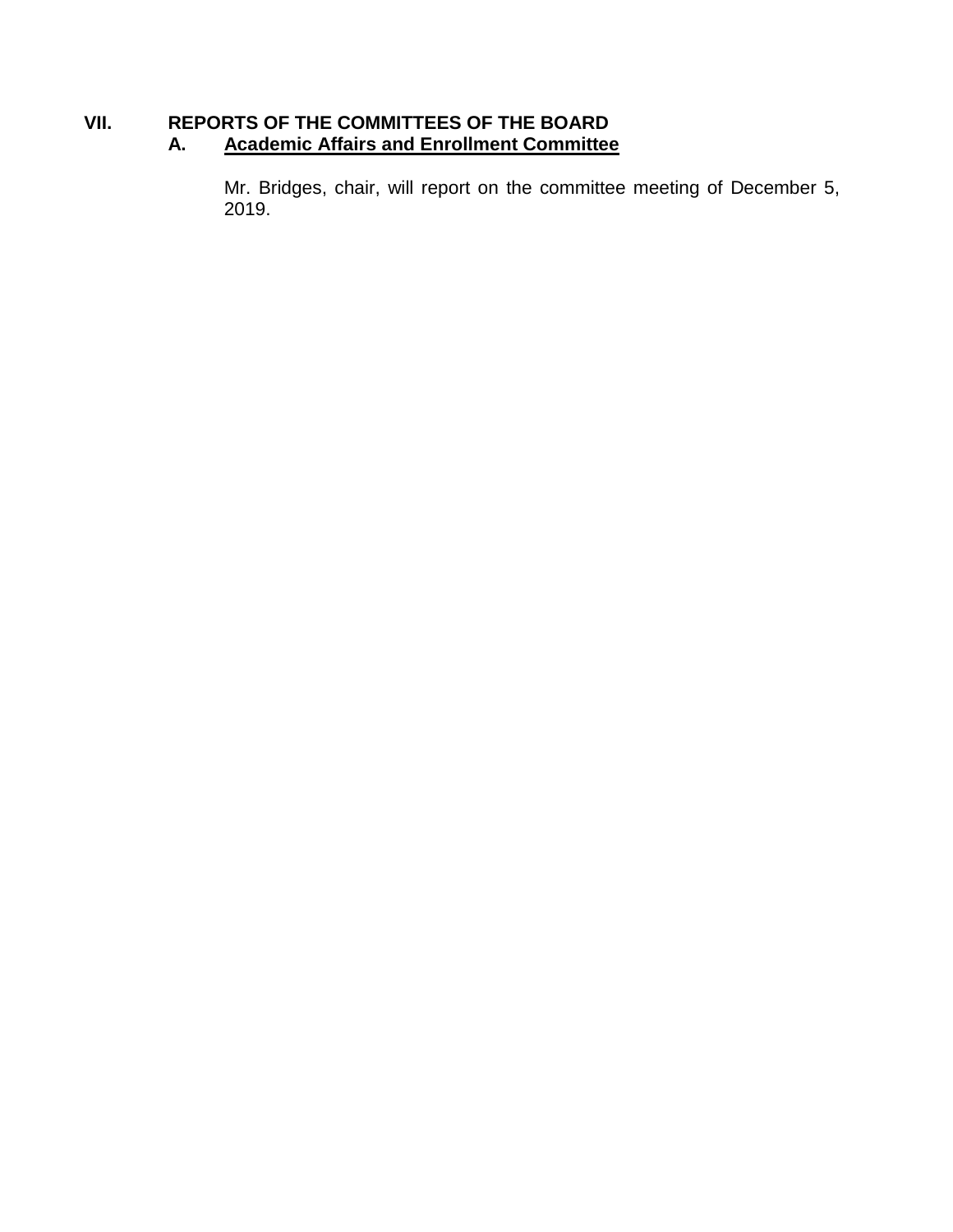#### **Academic Affairs and Enrollment Committee Meeting December 5, 2019**

# **Report Out**

- **Call to Order**
- **Conflict of Interest Statement**
- **Provost Report**

#### **1. Emeritus Requests**

The committee has moved the following resolution to the full Board for approval:

#### **RESOLUTION 20-**

WHEREAS, faculty members who have served ten or more years as fully-affiliated and full-time members at Wright State University will automatically be granted the emeritus title upon retirement and upon written request by the faculty member to the provost; and

WHEREAS, faculty members who resign after serving for twenty or more years or retire after serving between five and ten years, may petition to be granted emeritus status with the support of their dean; and

WHEREAS, Larry Lawhorne, Professor of Geriatrics served the university from 2006 in a fully-affiliated and full-time status and has requested emeritus status; and

WHEREAS, Lang Hong, Professor of Electrical Engineering served the university from 1989 in a fully-affiliated and full-time status and has petitioned for emeritus status; and

WHEREAS, Loren Friedman, Associate Professor of Population and Public Health Sciences served the university from 2013 in a fully-affiliated and full-time status and has petitioned for emeritus status; therefore, be it

RESOLVED that the requests for emeritus status for the aforementioned faculty members, as submitted to this meeting be, and the same hereby are endorsed.

I offer this Motion: Is there a Second: Roll Call Vote: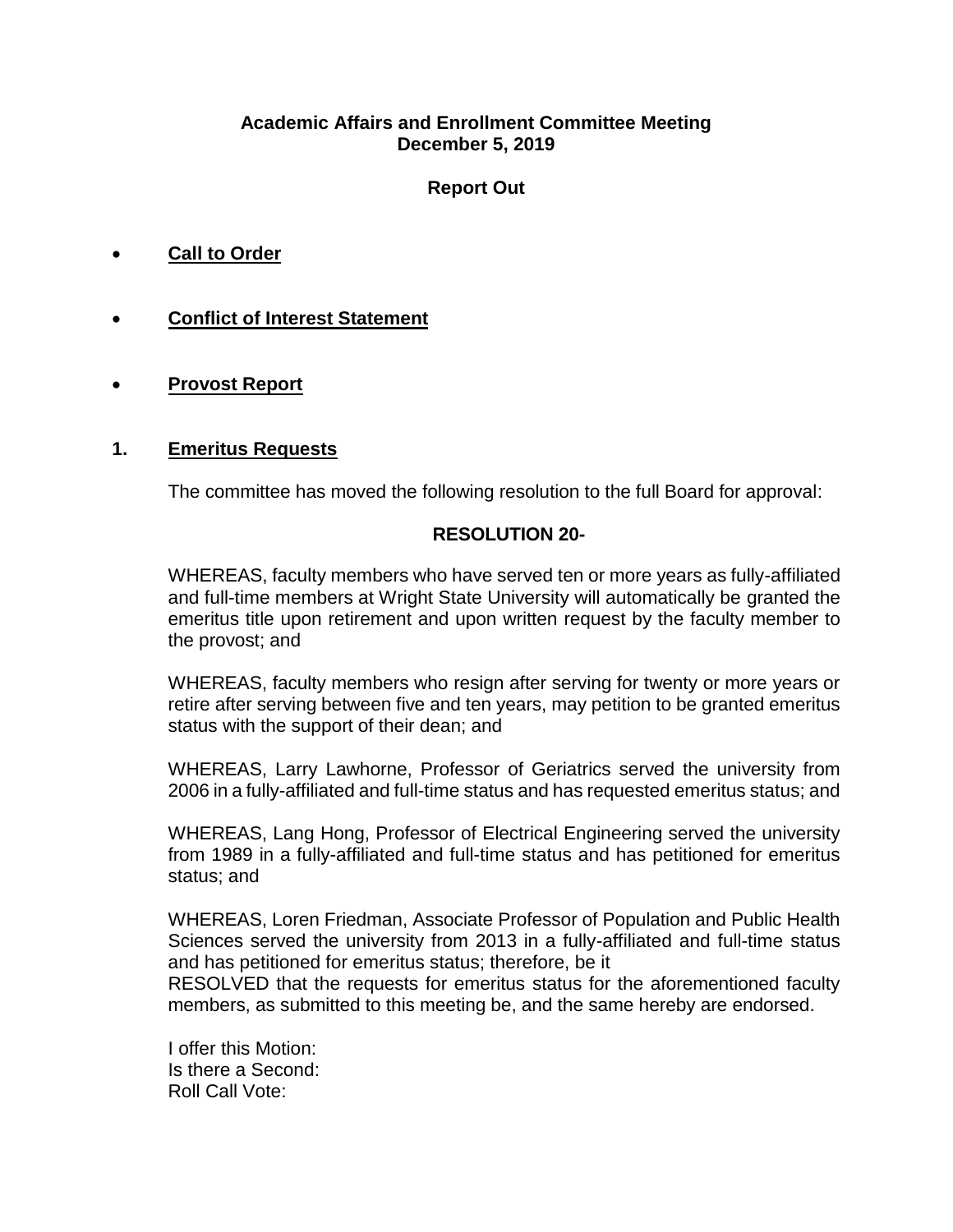### **2. Posthumous Degree Request**

The following resolution is before the Board for approval.

# **RESOLUTION 20 -**

WHEREAS, Wright State University shares with the family and friends in the loss of Ms. Megan Betts; and

WHEREAS, Ms. Betts was a senior Earth and Environmental sciences major at Wright State University who was dedicated to completing her degree and was held in very high regard among faculty in her program; and

WHEREAS, the Chair of the Department of Earth and Environmental Sciences and the Dean of the College of Science and Mathematics have recommended Ms. Betts be granted a posthumous degree; and

WHEREAS, the Provost has reviewed the recommendation and supports the granting of a posthumous degree to Ms. Betts, therefore be it

RESOLVED, that the Wright State University Board of Trustees hereby approves granting a posthumous Bachelor of Science degree to Ms. Megan Betts.

I offer this Motion: Is there a Second: Roll Call Vote:

#### **3. New Programs**

The Academic Affairs and Enrollment Committee heard presentations from Carl Brun, Ann Stalter, Tammy Kahrig, and Dan Krane for the following new programs:

# **Doctor of Nursing Practice**

A resolution for the Doctor of Nursing Practice program is before the Board for consideration.

#### **Resolution 20 –**

WHEREAS, Wright State University is proposing a new Doctor of Nursing Practice degree within the College of Nursing and Health; and

WHEREAS, the Doctor of Nursing Practice will provide Ohio citizens with expert nurse leaders who have advanced nursing knowledge and skills emphasizing a focus on informatics to foster positive healthcare systems outcomes; and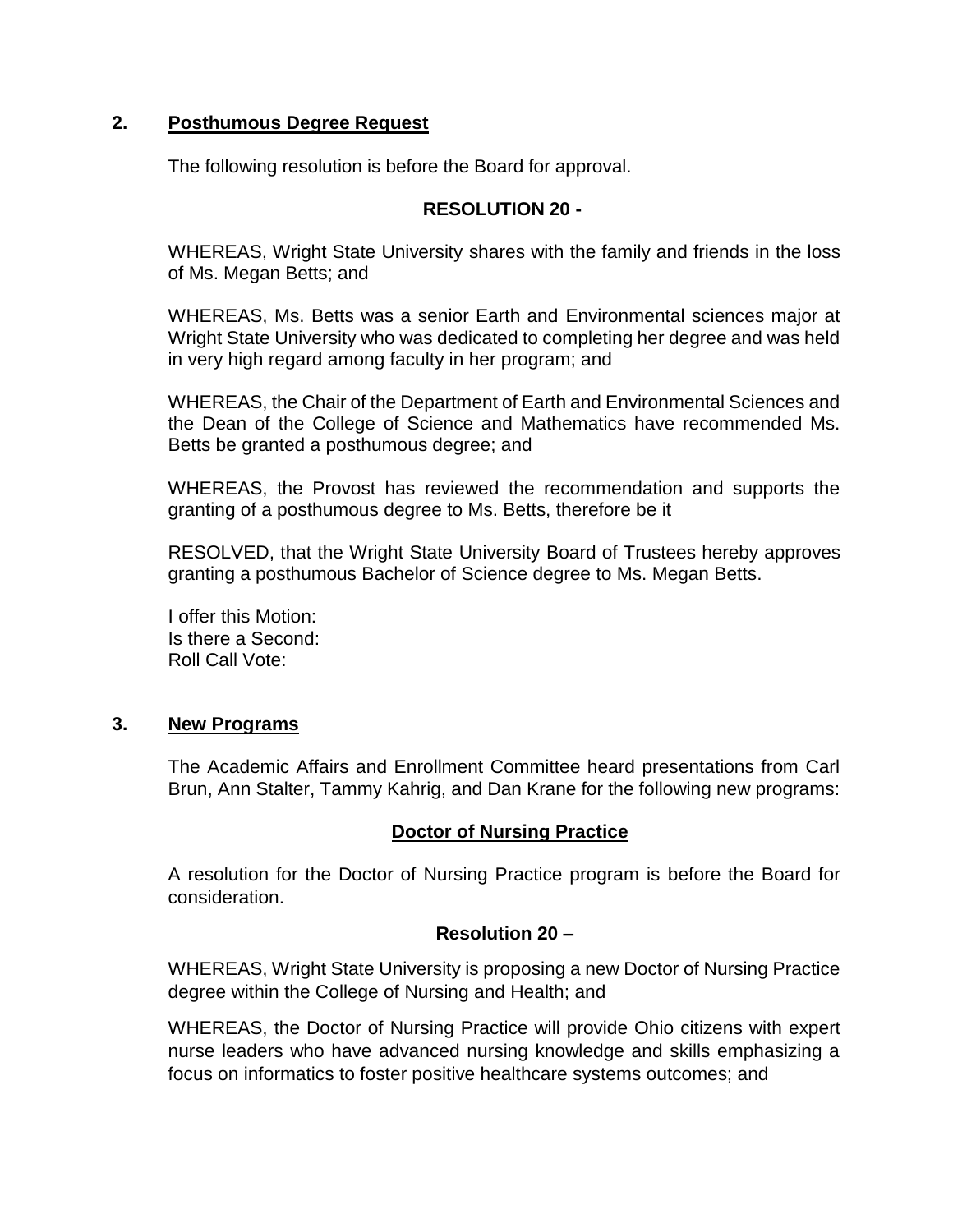WHEREAS, the program will provide a Doctor of Nursing Practice degree with a unique inter-professional learning model that includes courses in Engineering, Business, and Public Health, as well as Nursing; and

WHEREAS, the program requires students to complete a project that addresses a gap, problem, or challenge in a healthcare system or population; and

WHEREAS, the program will implement a 5-year diversity student recruitment and retention plan: and

WHEREAS, the program has been approved by the Faculty Senate and the Provost; therefore, be it

RESOLVED that the Doctor of Nursing Practice degree as submitted to the meeting be, and the same hereby is endorsed.

I offer this Motion: Is there a Second: Roll Call Vote:

# **Bachelor of Science in Education (B.S Ed.) in Educational Studies**

A resolution for the Bachelor of Science in Education (B.S. Ed.) in Educational Studies program is before the Board for consideration.

#### **Resolution 20 –**

WHEREAS, Wright State University is proposing a new Bachelor of Science in Education (B.S. Ed.) in Educational Studies; and

WHEREAS, the Bachelor of Science in Education (B.S. Ed.) in Educational Studies provides a B.S. Ed. degree for those students who pursued a licensure education program but were not able to complete the licensure requirements; and

WHEREAS the Bachelor of Science in Education (B.S. Ed.) in Educational Studies will allow students who do not pursue a licensure program to use their coursework in Elementary Education, Middle Childhood, and Intervention Specialist towards employment in a school or related setting; and

WHEREAS the Bachelor of Science in Education (B.S. Ed.) in Educational Studies will allow students to avoid needing to pursue a different bachelor pathway and thus be able to graduate as closely as possible to the minimum 120 credit hours needed for a bachelor's degree: and

WHEREAS, the program has been approved by the Faculty Senate and the Provost; therefore, be it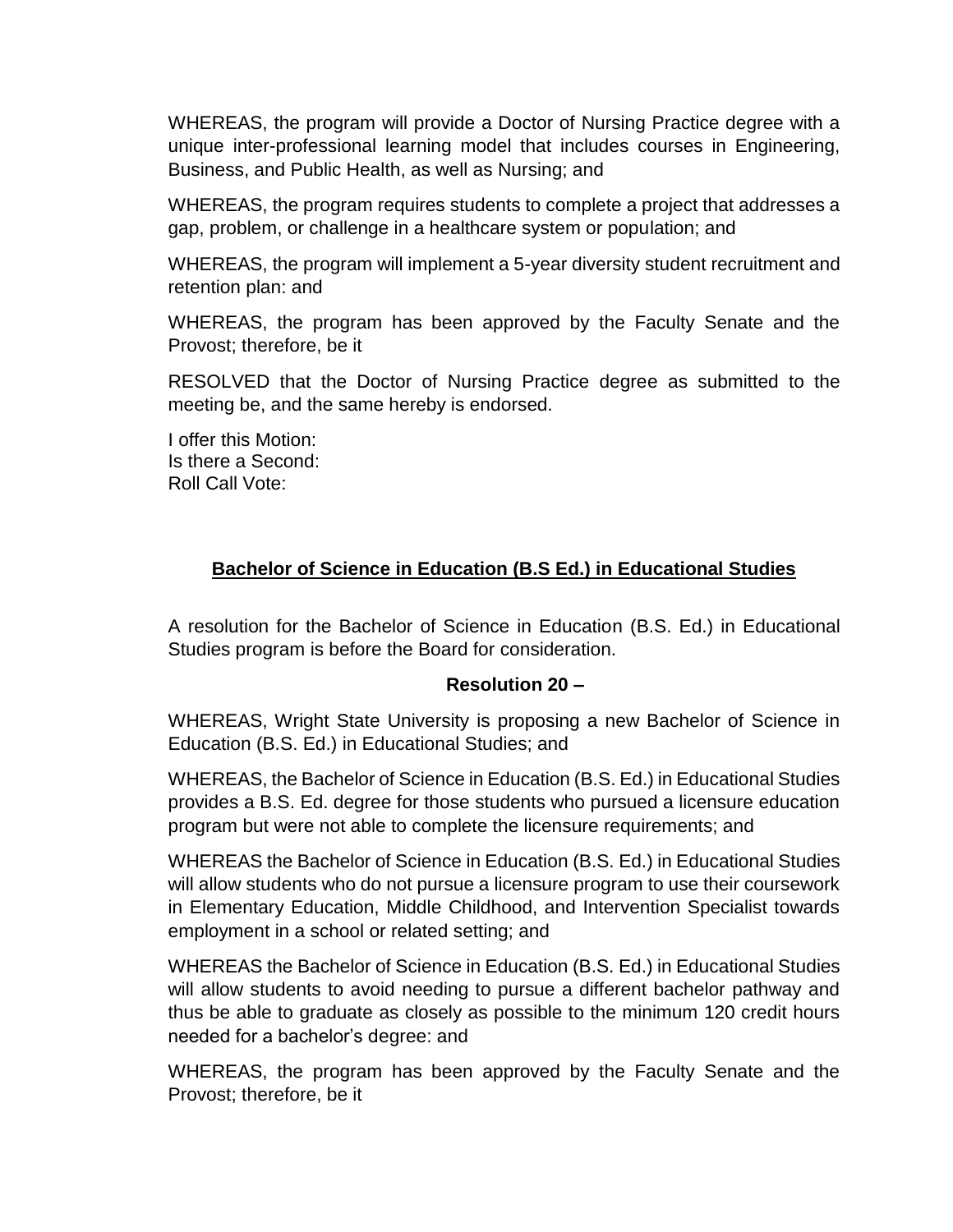RESOLVED that the Bachelor of Science in Education (B.S. Ed.) in Educational Studies degree as submitted to the meeting be, and the same hereby is endorsed.

I offer this Motion: Is there a Second: Roll Call Vote:

#### **Social Studies and Traditions, Associate of Art**

A resolution for the Associate of Art in Social Studies and Traditions program at the Lake Campus is before the Board for consideration.

## **Resolution 20 –**

WHEREAS, Wright State University is proposing a new Associate of Art in Social Studies and Traditions at the Lake campus; and

WHEREAS, the Associate of Art in Social Studies and Traditions will provide students who may otherwise leave college without a degree, an associate degree that builds on critical thinking, communication, and research skills and knowledge across the social sciences; and

WHEREAS the Associate of Art in Social Studies and Traditions can be a pathway to a bachelor degree in social sciences and education; and

WHEREAS support for the Associate of Art in Social Studies and Traditions has been obtained from potential students and community partners; and

WHEREAS an estimated ten students will enroll in the Associate of Art in Social Studies and Traditions annually; and

WHEREAS, the program has been approved by the Faculty Senate and the Provost; therefore, be it

RESOLVED that the Associate of Art in Social Studies and Traditions degree as submitted to the meeting be, and the same hereby is endorsed.

I offer this Motion: Is there a Second: Roll Call Vote: